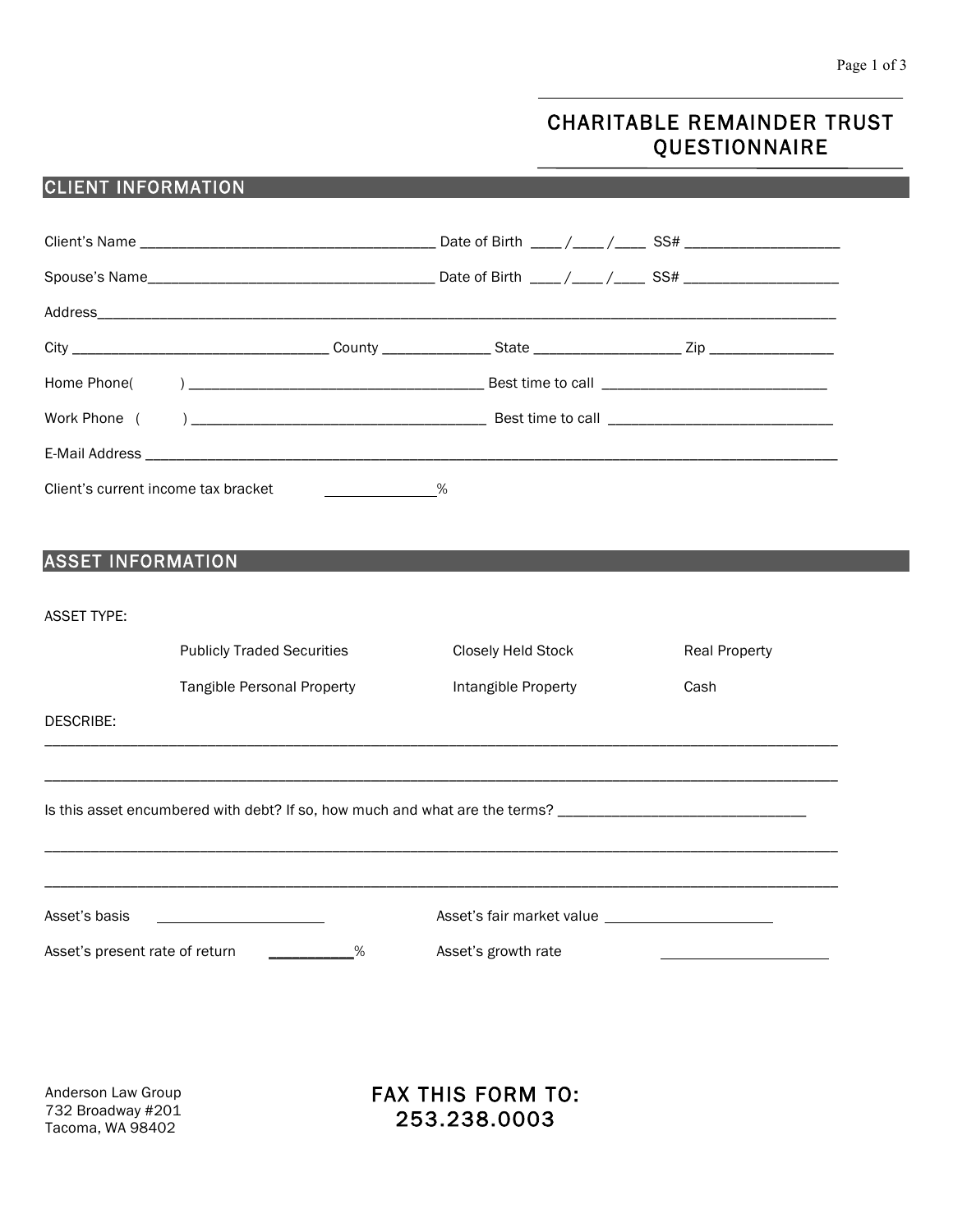# CHARITABLE REMAINDER TRUST **QUESTIONNAIRE**

#### CHARITABLE TRUST RECIPIENTS

When the trust terminates, the remaining assets will be distributed to a charity. The charity that will receive the assets can be changed anytime during your life. What charity do you initially want to receive the assets in the trust? (You can distribute the assets to more than one charity.)

Name of Charity: \_\_\_\_\_\_\_\_\_\_\_\_\_\_\_\_\_\_\_\_\_\_\_\_\_\_\_\_\_\_\_\_\_\_\_\_\_\_\_\_\_\_\_\_\_\_\_\_\_\_\_\_\_\_\_\_\_\_\_\_\_\_\_\_\_\_\_\_\_\_\_\_\_\_\_\_\_\_\_\_\_\_\_\_\_\_\_

Address: \_\_\_\_\_\_\_\_\_\_\_\_\_\_\_\_\_\_\_\_\_\_\_\_\_\_\_\_\_\_\_\_\_\_\_\_\_\_\_\_\_\_\_\_\_\_\_\_\_\_\_\_\_\_\_\_\_\_\_\_\_\_\_\_\_\_\_\_\_\_\_\_\_\_\_\_\_\_\_\_\_\_\_\_\_\_\_\_\_\_\_\_\_\_

Name of Charity:\_\_\_\_\_\_\_\_\_\_\_\_\_\_\_\_\_\_\_\_\_\_\_\_\_\_\_\_\_\_\_\_\_\_\_\_\_\_\_\_\_\_\_\_\_\_\_\_\_\_\_\_\_\_\_\_\_\_\_\_\_\_\_\_\_\_\_\_\_\_\_\_\_\_\_\_\_\_\_\_\_\_\_\_\_\_\_\_

Address: \_\_\_\_\_\_\_\_\_\_\_\_\_\_\_\_\_\_\_\_\_\_\_\_\_\_\_\_\_\_\_\_\_\_\_\_\_\_\_\_\_\_\_\_\_\_\_\_\_\_\_\_\_\_\_\_\_\_\_\_\_\_\_\_\_\_\_\_\_\_\_\_\_\_\_\_\_\_\_\_\_\_\_\_\_\_\_\_\_\_\_\_\_\_

### TRUST INCOME BENEFICIARIES (OTHER THAN SPOUSE)

Note: If naming someone other than spouse, gift tax may apply.

| Name | Sex |   | Date of Birth | <b>Relation to Donor</b> |
|------|-----|---|---------------|--------------------------|
|      | M   | F |               |                          |
|      | M   | F |               |                          |
|      | M   | F |               |                          |

#### INVESTMENT OBJECTIVES

| Total expected rate of return                               | %         | Asset's present rate of return | %        |  |  |  |  |
|-------------------------------------------------------------|-----------|--------------------------------|----------|--|--|--|--|
| Total expected growth                                       | %         |                                |          |  |  |  |  |
| How often do you wish to receive payments from the trust?   |           |                                |          |  |  |  |  |
| Monthly                                                     | Quarterly | Semi-Annually                  | Annually |  |  |  |  |
| What percent of assets do you wish to be paid out annually? |           |                                |          |  |  |  |  |
| Maximum allowed by law                                      | ΟR        | %                              |          |  |  |  |  |

Anderson Law Group 732 Broadway #201 Tacoma, WA 98402

## FAX THIS FORM TO: 253.238.0003